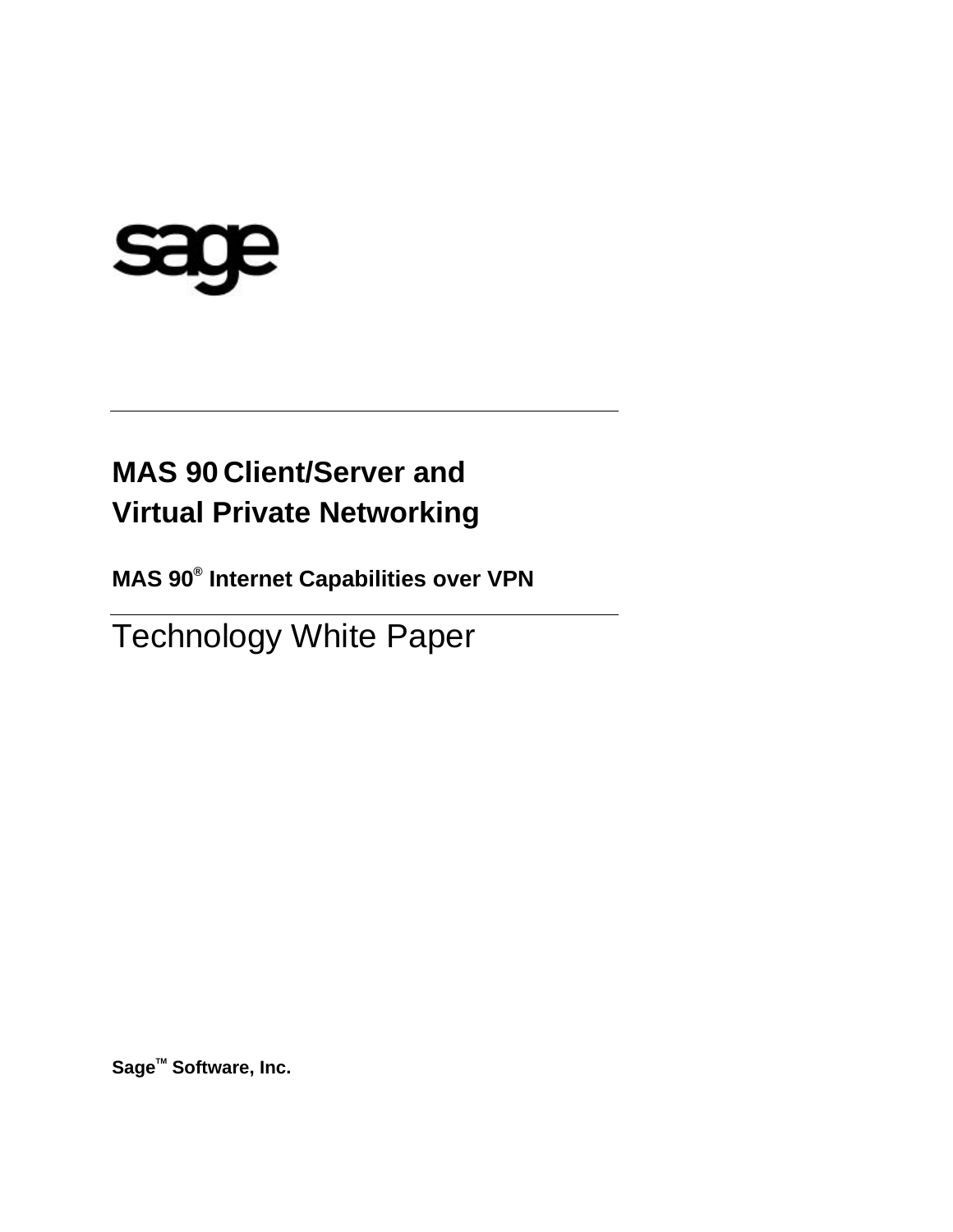#### **Table of Contents**

| <b>MAS 90 Client/Server and the Internet</b>   | 3  |
|------------------------------------------------|----|
| What Is VPN?                                   | 3  |
| <b>Problems and Solutions</b>                  | 4  |
| What Is PPTP?                                  | 5  |
| How to Implement a VPN                         | 5  |
| <b>Accounting Data and Security</b>            | 6  |
| <b>Getting Started with Software Based VPN</b> | 7  |
| <b>Building a Secure Tunnel</b>                | 8  |
| <b>Bandwidth and Latency</b>                   | 8  |
| <b>Setting It Up</b>                           | 9  |
| Server Installation                            | 9  |
| <b>Client Installation</b>                     | 9  |
| On the MAS 90 Side                             | 10 |
| <b>New MAS 90 Features</b>                     | 10 |
| <b>Third Party Information</b>                 | 11 |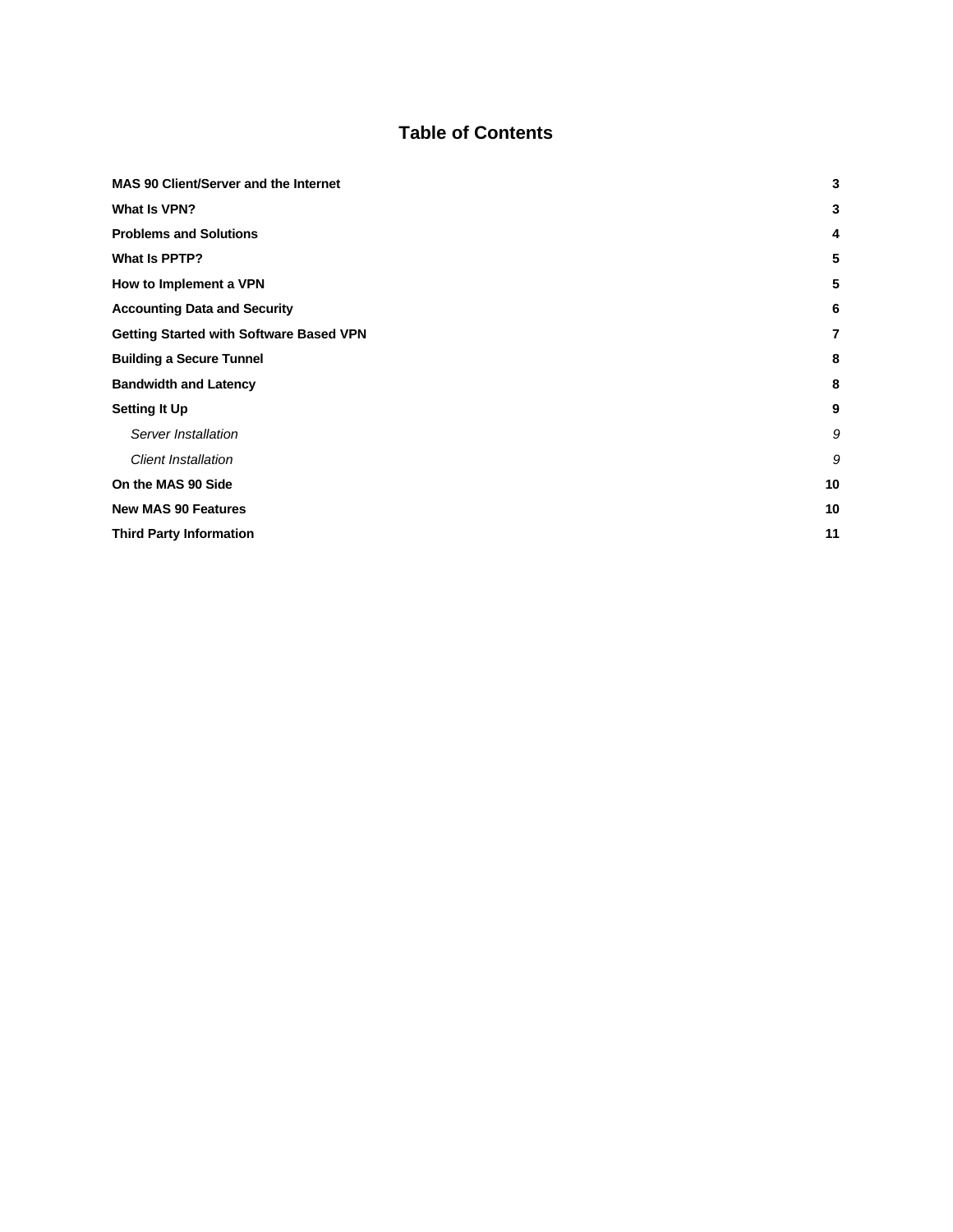

#### **MAS 90 Client/Server and the Internet**

The value of a Virtual Private Network (VPN) resides in the fact that an insecure public network (the Internet) can be used to securely connect accounting and bookkeeping departments from various remote offices. In addition, it is cheaper and easier to implement than one might think.

Network administrators are being forced to come up with secure, flexible and easy-toadminister solutions that are inexpensive. Those facing these challenges will say that traditional methods leave much to be desired. This is the challenge of remote access, and the benefit of Virtual Private Networking. Whether the user is a MAS 90 system administrator trying to post journal entries from off-site or a salesperson in need of inventory information to close a deal—the fact that the information exists is not enough. The data must be quickly and easily accessible.

#### **What Is VPN?**

Virtual Private Networking (VPN) technology allows the use of an insecure public network (the Internet) for securely transferring private information. Instead of connecting through expensive public telephone lines, remote users can connect to the Internet and then "tunnel" through to their corporate server (See Figure 1). Similarly, you can avoid data transport costs by connecting two remote sites over the Internet instead of leasing an ATM (Asynchronous Transfer Mode) connection.

For example, there is no need to build a network to connect sites from New York to California; the Internet already provides this connection. Just as you would not plan to travel from New York to Los Angeles by building your own highway, you can leverage the existing public information infrastructure for moving data at reduced costs.

**Figure 1.** A Virtual Private Network. Network clients gain Internet access using a variety of methods. Then, by tunneling through the Internet, they form a secure connection with the remote server.



Virtual Private Networking provides a secure, low-cost wide area network

The Internet provides a free information "highway"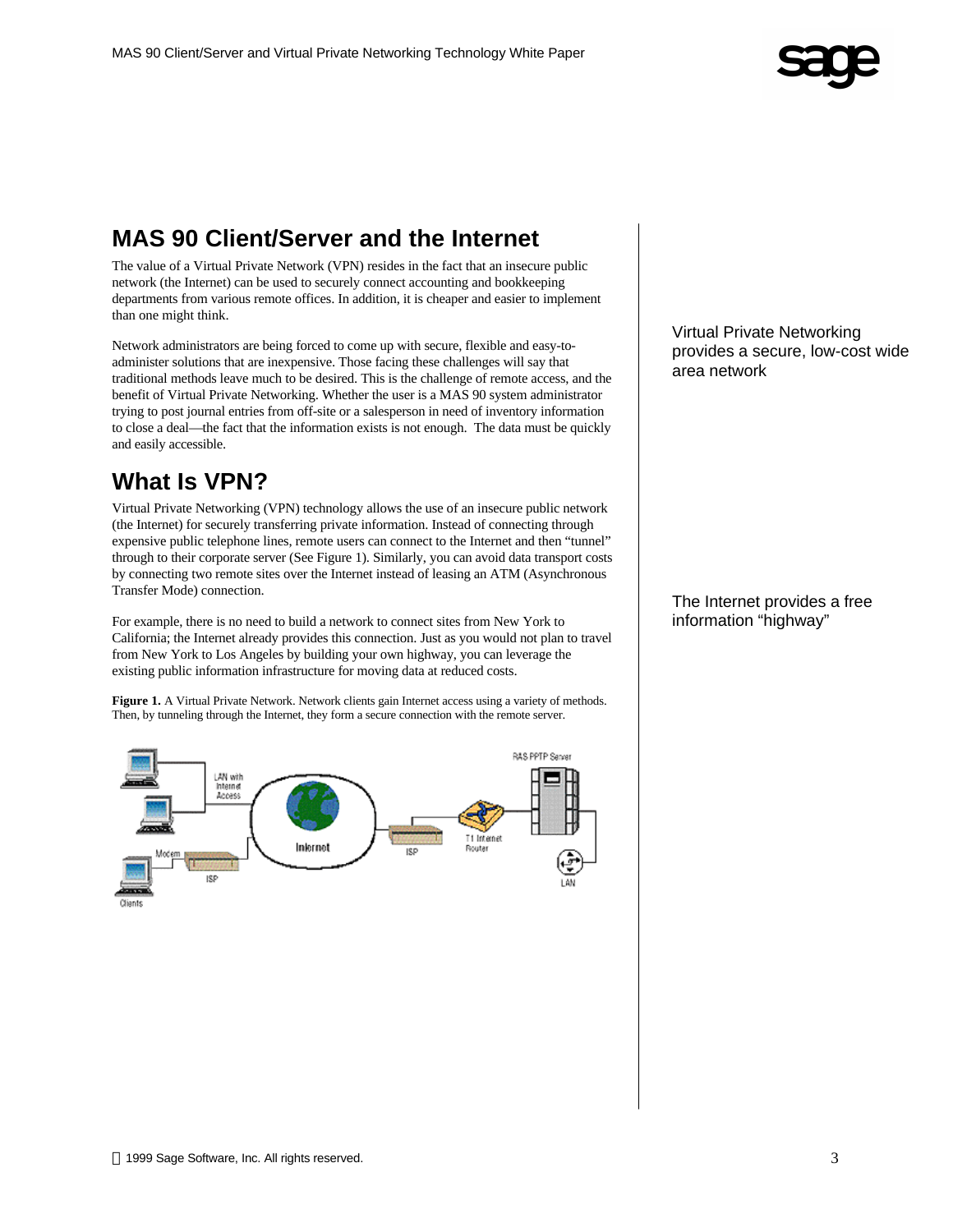

#### Eliminate long-distance costs for remote or traveling users

VPN means more connections are possible over a fixed bandwidth

#### **Problems and Solutions**

Problems with traditional RAS and Leased Line scenarios include:

- Hardware costs and support—Not only are modem banks expensive, but they often lock you into a solution from a specific vendor. Upgrading a modem bank can be a significant expense. This increases hardware costs, support and administration headaches.
- Data transport costs—800 numbers and long-distance charges can be incredibly expensive to support traveling users. The costs of leasing and maintaining higher bandwidth site-to-site connections, though they are decreasing, are still significant.
- Low bandwidth—Traditional methods require access to a telephone line at low bandwidth, even if T1-speed Internet access from a LAN is in place.

The benefits of VPNs include:

- Keeping up with technology—With VPN, users apply technology independently of the server side, and each user may choose the best available method. For example, a single T1 line (1.54 Mbps) can support many remote clients using analog lines, ISDN, ADSL, cable modems or a network router. This is clearly more cost-effective and easier than managing large modem banks with various devices. It is the client's ISP (not the company's server) that must support the technology they are using. In most cases, the better-prepared ISP can handle basic support issues, such as client configuration and connectivity troubleshooting.
- No more busy signals—In contrast to the "traditional" remote access situation, if 10 users remain idle while reading e-mail messages, they will not be wasting any bandwidth (See Figure 2). Clients only use resources when they actually transfer data. Avoiding the "one port, one connection" effect allows many more concurrent connections within a fixed bandwidth.
- Convenience—Today, Internet access is available through dial-up connections or over LANs. They are often more readily available and LAN Internet access is usually faster than the use of analog lines.
- Easy to implement and manage—Users on a Windows NT® Server-based network could be as close as an hour away from implementing a VPN while being able to use existing user accounts! Choose between the existing network infrastructure or outsource management to an ISP.

#### **What Is PPTP?**

clients may not need to support this technology at all.

Point-to-Point-Tunneling-Protocol (PPTP) is based on a set of standards ratified by the Internet Engineering Task Force (IETF) and is an extension to RFC 1171. This ensures that users will not be stuck with a single-vendor solution. Although Microsoft® only supports the Windows operating systems, PPTP clients can and have been written by third-party companies for Mac, UNIX<sup>®</sup> and other clients. Depending on how users implement a VPN, PPTP makes Virtual Private Networks secure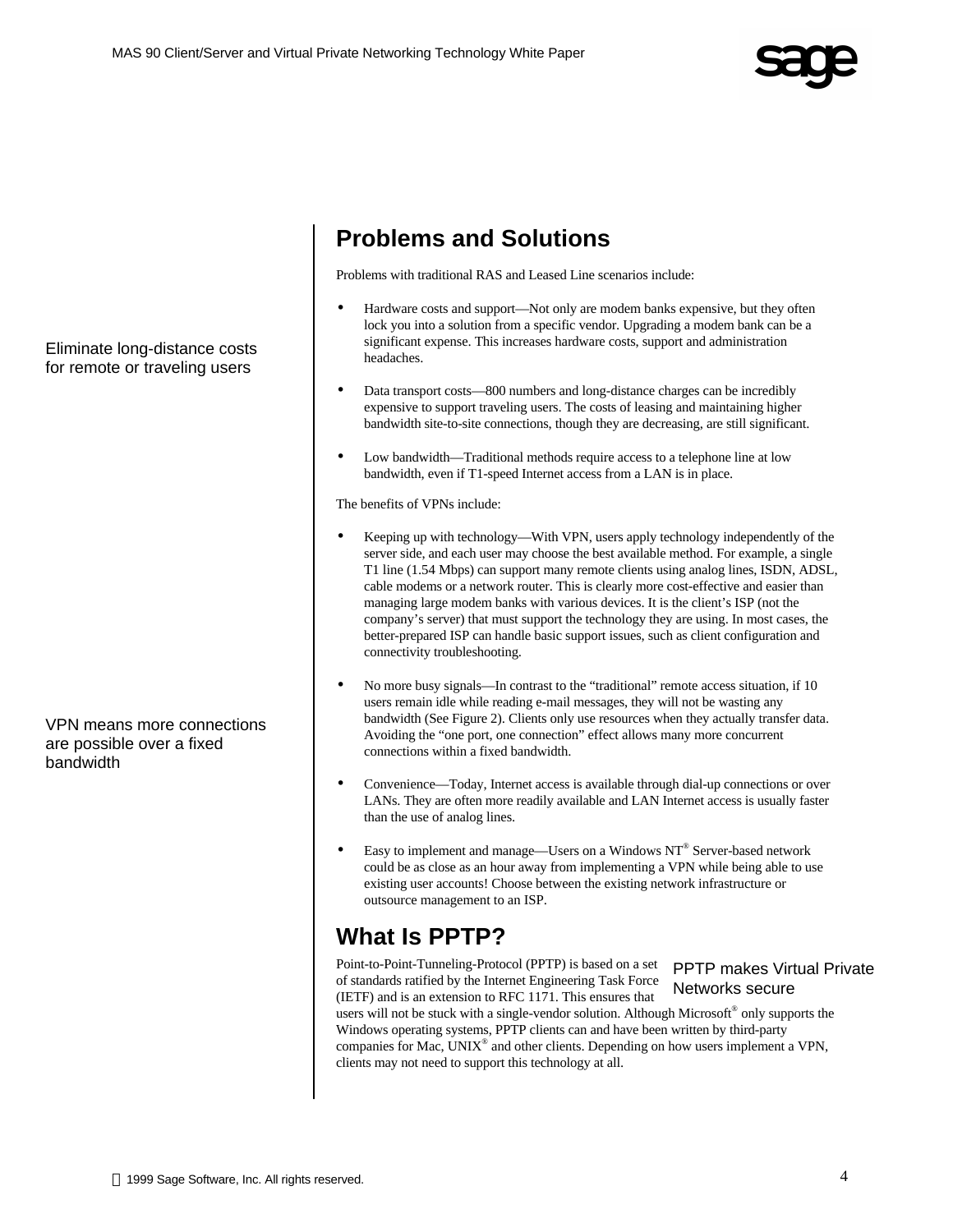

#### **How to Implement a VPN?**

A VPN can be implemented in several ways. The first is software-based with at least one NT Server running PPTP and Windows clients. The benefit is that it is cheap (free with current Microsoft Operating Systems) and easy to configure; but the problem is that it is only supported if the OS was written by Microsoft.

What if this is not good enough? Users can choose a hardware-based VPN router from any of a number of vendors (3Com®, Ascend®, etc.). This router will automatically encrypt the data sent between two or more sites, and is therefore best suited for connecting LANs. UNIX-based systems are good candidates for this method of VPN implementation. A major benefit is that the existing network requires only minimal reconfiguration. Though VPN routers may be fast, this solution is often more expensive and will require some router configuration knowledge.

The third option is to outsource the VPN by having an Internet Service Provider (ISP) implement and manage it. This way, all remote users can continue using the same PPP connections (with no client reconfiguration) and still connect to existing network resources over the Internet. This is great when there are many remote users and user support is a considerable issue. The drawback is that users have less control over administration and policies. Outsourcing is best for larger companies that can choose an ISP with many Points of Presence (POPs) to avoid long-distance charges.

The final option is to utilize network-based Virtual Private Network services from a large network provider like AT&T or Concentric. While this really does not actually use PPTP or L2TP to encrypt the data, these network providers are large enough to allow several remote sites to connect to their local PPP connections where the user never actually touches the public Internet. This is essentially a huge WAN network with local telephone numbers maintained by a third party.

#### Choose encryption strength to balance performance with security

#### **Accounting Data and Security**

Remote access and security are not normally mentioned in the same sentence. In addition to enhanced MAS 90 security, VPN requires stringent Network Security. Two major issues involve authentication and data transport. Each implementation method entails various security measures. There are also several third-party products available, such as those based on the Remote Authentication Dial-In User Service (RADIUS) specification or Security Dynamics Technologies, Inc.'s SecureID.

For data transport, it is vital that encryption be used. Encryption strength ranges from 40-bit (for best performance) to 128-bit (for maximum security), based on the specific implementation.

As with all servers having a route to the Internet, one recommendation is to use some type of firewall to protect the network. The VPN server can be placed on either side of the firewall, depending on the network design. The most secure scenario would be to place the VPN server inside the dedicated firewall.

Unless users have working Internet experience, consulting with a specialist in this area can avoid many of the potential problems created by exposing the VPN device to the Internet.

VPNs can be configured directly on the user's own servers, or through an Internet Service Provider (ISP)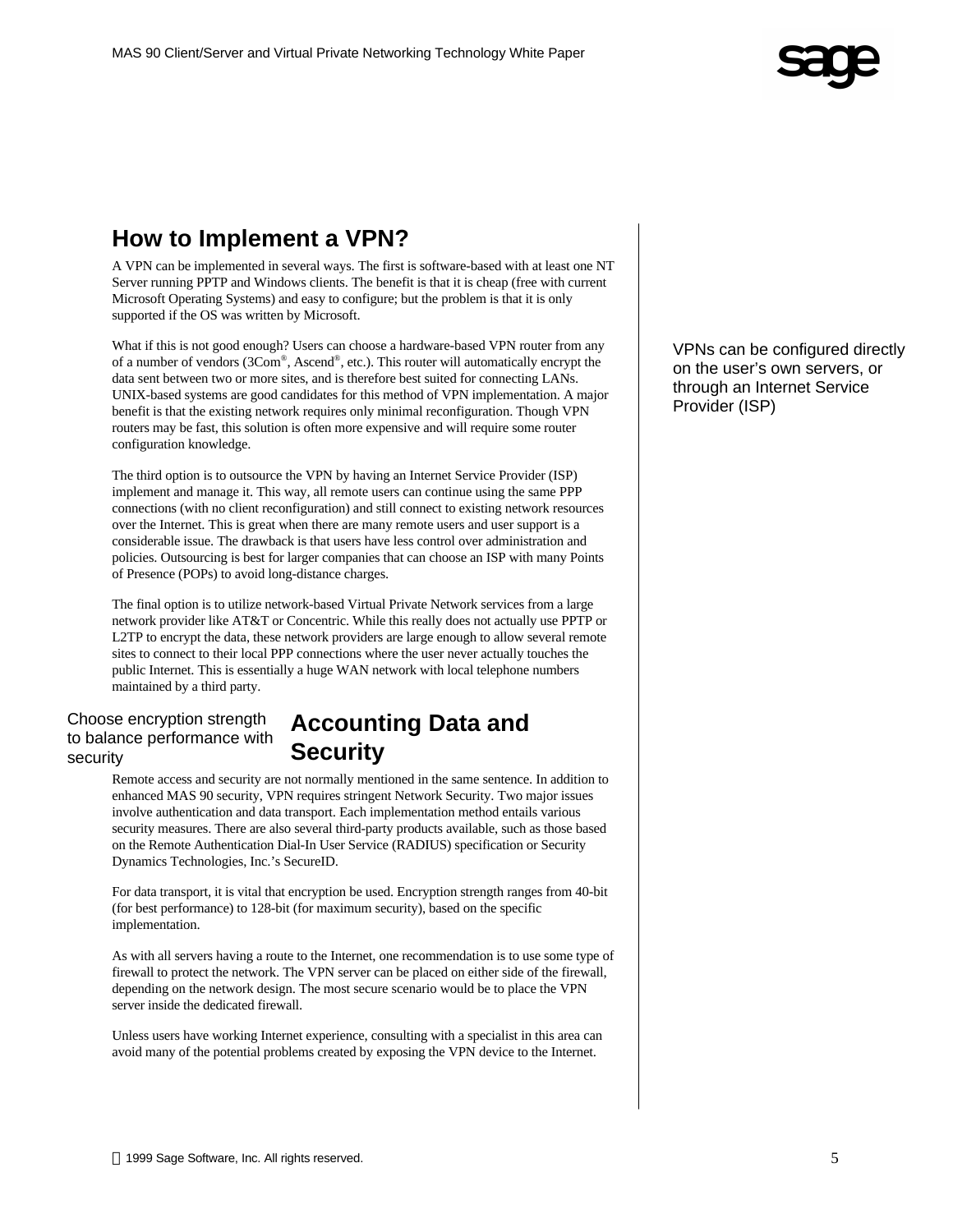



Figure 2. An outsourced VPN. All client types connect normally to their ISP. The ISP encrypts all data sent over the Internet and decrypts data at the remote network.

There are currently several protocols to choose from:

- *Point-to-Point Tunneling Protocol (PPTP)*—Microsoft's software-based standard is available free as part of current Microsoft OSs (Windows 95/98 and NT 4.0 and later).
- *Layer 2 Tunneling Protocol (L2TP)*—The future standard. Microsoft, Cisco and a host of other vendors are working on consolidating PPTP and L2F (Layer 2 Forwarding) into one specification. L2TP will be backward-compatible and available from Microsoft in the near future.
- *IPSecure (IPSec)*—Currently under development. When released, IPSec will handle the sending of encrypted data over the Internet. Final specifications are not yet available, but do not expect it to completely replace L2TP, since it is designed for LAN-LAN connections. However, Microsoft will support this protocol upon release.

#### **Getting Started with Software Based VPN**

The major benefit of setting up a Windows-based VPN include easy set-up and administration, and an unbeatable price (free…at least included with NT and Win9x). Look at the basic steps involved in setting up a Microsoft-based VPN.

For Microsoft-based systems, a software-based VPN provides the lowest-cost solution

Who is eligible? Microsoft currently supports PPTP on Windows NT Server (up to 256 concurrent connections), Windows NT Workstation (one connection at a time) and Windows 95. Rest assured both Windows 98 and NT 5.0 also support PPTP. For other client types (such as Mac and UNIX), users must obtain client software from a third party or go with an outsourced or hardware-based solution.

As with any "secure" solution, vulnerabilities can be found. Such was the case with Microsoft's implementation of PPTP in June 1998. Reports stated that passwords and data could potentially be stolen or compromised. The discoverers, B. Schneier and P. Mudge, at Counterpane Systems, claimed that this was the end of PPTP and that Microsoft's protocol should be deemed insecure. Microsoft, on the other hand, responded quickly with hot-fixes and claims to have addressed most of the problems.

Who should you believe, and what does this mean to you? If the proper patches are applied, a Microsoft-VPN continues to form a reasonably secure network (nothing is "bulletproof").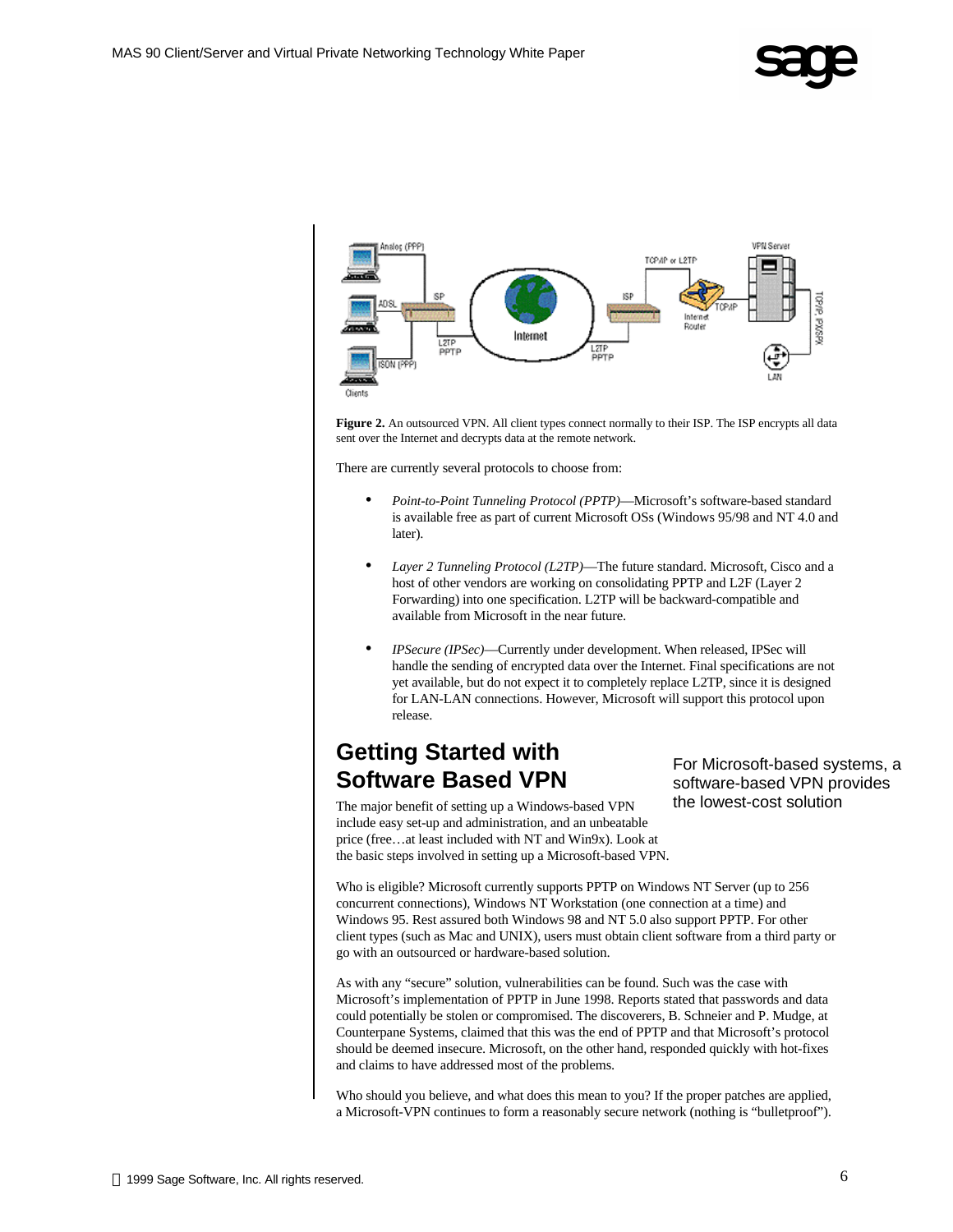

Moreover, it illustrates the importance of always thoroughly investigating the most recent patches before implementing a "secure" solution. More information can be found on the following sites:

**www.counterpane.com/pptp.html**—Counterpane Systems' original report of the problem, most of which have been addressed.

**www.microsoft.com/security**—The general security site for Microsoft.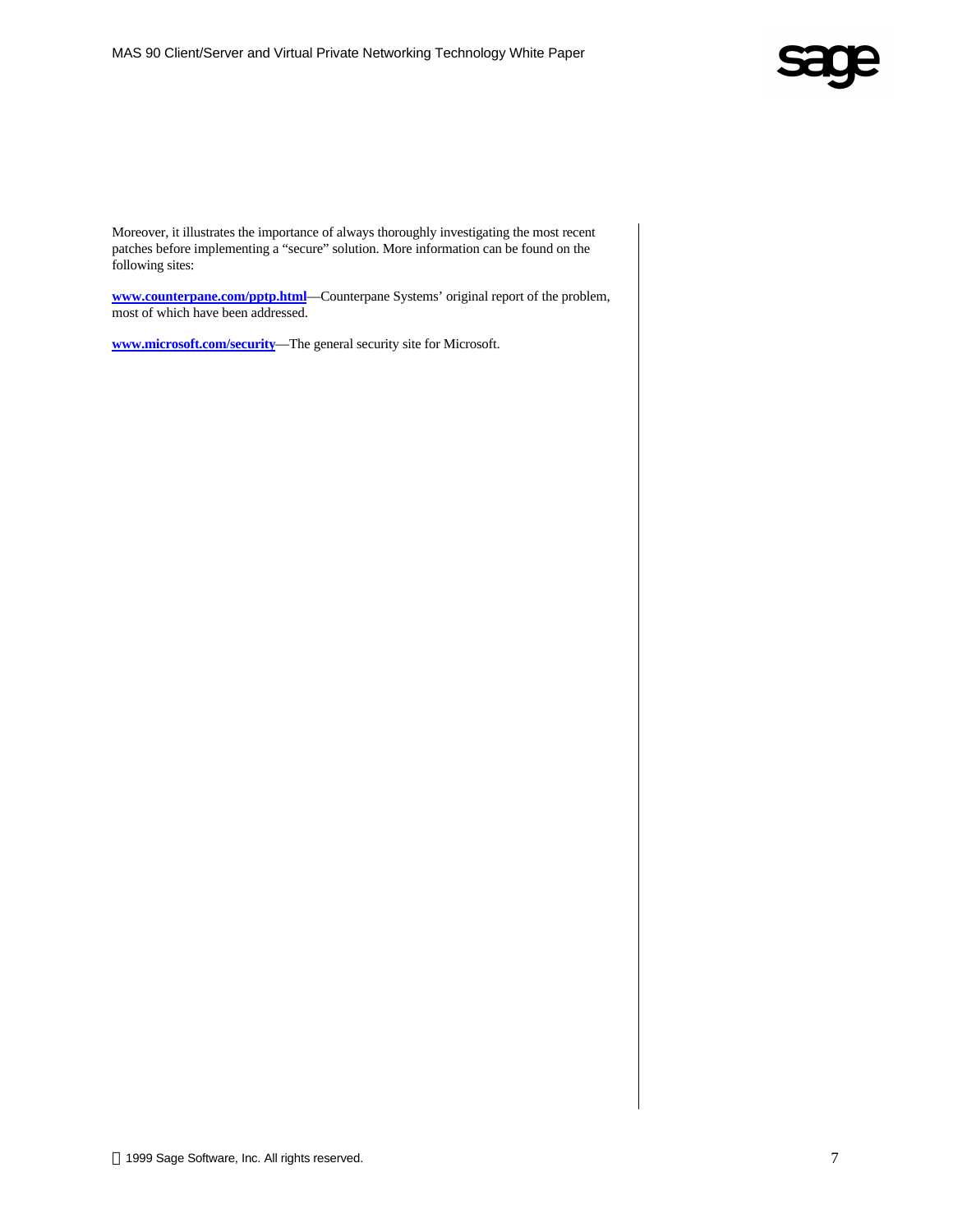

#### **Building A Secure Tunnel**

Microsoft supports MS-CHAP (Challenge-Handshake Authentication Protocol) for authenticating remote users. This method is usually secure enough because it never actually sends the password over the line. However, check into third-party products such as the aforementioned RADIUS or SecureID if users are interested in additional authentication security.

If the VPN server is multi-homed (that is, has access to the Internet and a remote network), it is important to enable packet-filtering on the Internet interface. Though this is not a complete "firewall," this feature recommendation restricts all access to the server except PPTP traffic (no more IP-based or NetBIOS attacks).

For PPTP to work from behind a firewall, all routers along the way must allow data to pass on Port 1723 and IP Protocol #47. Though this is usually not a problem on the Internet, users may need to verify their own network configuration. The default encryption is 40-bit, but for greater security upgrade to 128-bit (for North American use only). Finally, it is a good idea to enable auditing of logon attempts.

### **Bandwidth and Latency**

While MAS 90 has been enhanced to perform admirably in a low bandwidth / high latency environment, the performance of accounting applications relies heavily on these factors.

For a Remote Access MAS 90 client using a direct telephone line connection, 28.8 kb is usually sufficient for acceptable MAS 90 performance. However in a Virtual Private Network scenario, processing overhead caused by encryption will affect performance. While Microsoft estimates less than a 10-percent decrease in performance, if the user is supporting many concurrent connections then consider switching to 33.6 kb as a minimum connection in VPN environments and closely monitoring server performance. For heads-down data entry, users may want to allow for up to 56 kb per user to ensure efficiency in the data entry process.

Latency is another potential problem due to the nature of the Internet itself—there is no promise that throughput will be consistent (after all, it is a public network). Latency is a function of the response time of each of the servers touched by a particular transmission. Picture bandwidth as the number of lanes on the street, and latency is a result of both the number of traffic lights and cars that are on the street. If guaranteed throughput is critical, check with the ISP about getting a service-level agreement.

Bandwidth and latency factors affect the performance of the VPN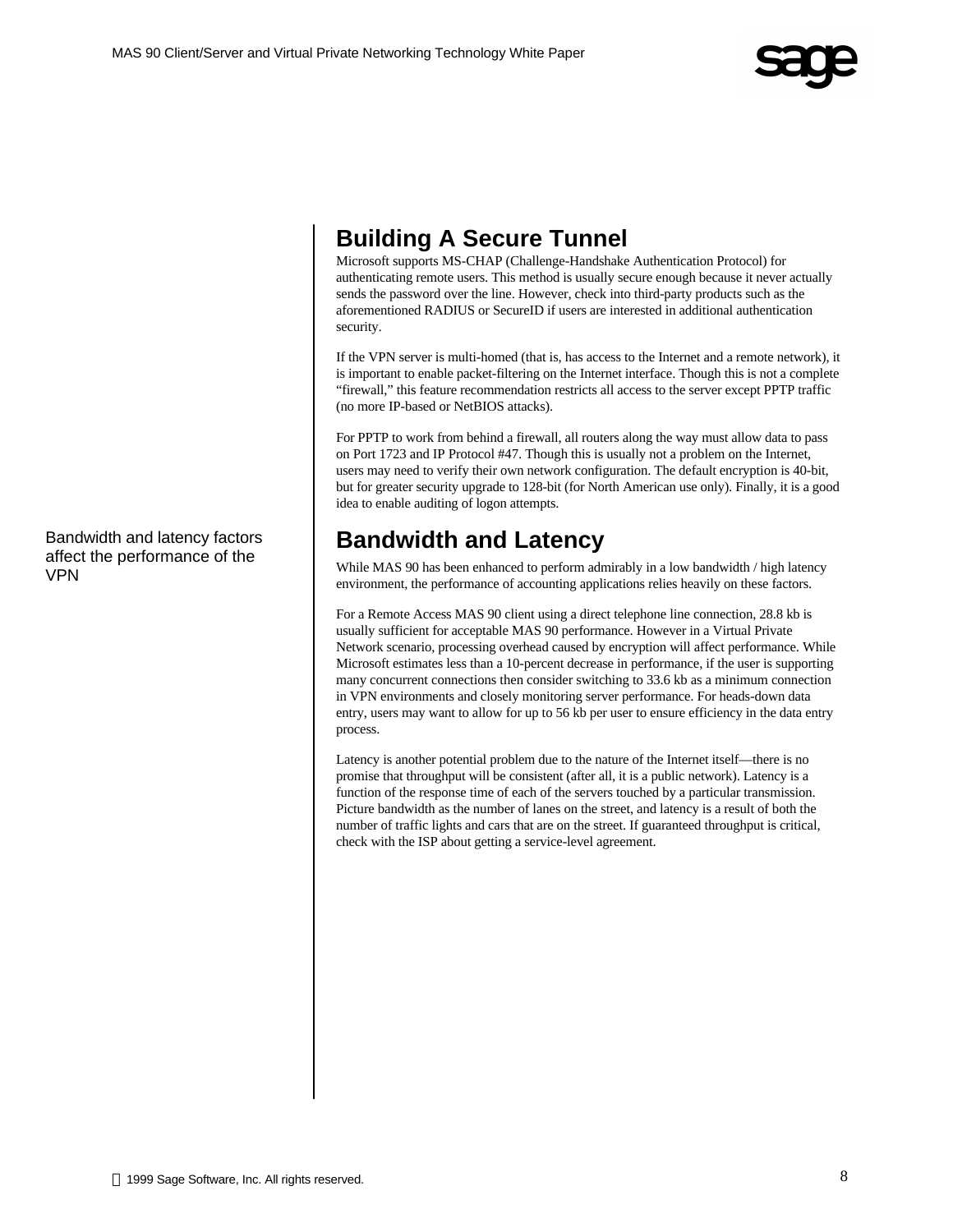

## **Setting It Up**

Setting up a VPN on a Microsoft Windows-based network is quite simple.

#### *Server Installation*

On the server, first install the Remote Access Service (also known as "Dial-Up Server") if it is not already installed, by going to the Services tab in Network Properties.

While still in the area, install the Point-to-Point Tunneling Protocol (PPTP) by going to the Protocols tab in Network Properties. The PPTP install will ask how many VPNs to set up. Make this number equal to the maximum number of concurrent connections that the user plans to support.

Next, tell RAS to use the newly created virtual device (named VPN# - RASPPTPM). These logical devices work exactly like modems—configure them for dial-out, dial-in or both. Simply click on "Add…" on each port that should be enabled and specify it for dial-in.

Next, be sure to grant dial-in permissions to the appropriate accounts in User Manager or the newly installed RAS Administrator.

Finally, if the server is multi-homed, the user will need to enable IP Forwarding to reach other machines on the network. Also, the user should increase security on the server by enabling PPTP packet-filtering. Both options can be enabled in the TCP/IP properties. Assuming this machine has a connection to the Internet, the VPN server awaits!

#### *Client Installation*

On the client side (Windows 95/98 or NT 4.0), the process is very much the same.

First, install Dial-Up Networking (if it is not already installed).

Next, install PPTP and configure at least one virtual port.

After rebooting, set up a new Dial-Up Networking connection. But, instead of entering a telephone number, enter the name or IP address of the remote server. For the "modem", specify the VPN Port (named "RASPPTPM" on NT or "Microsoft VPN Adapter" on Windows 95).

Now, when in need of tunneling over the Internet, the user will first connect to the Internet (either via a LAN connection or by dialing up the ISP). Then, the user will make a second DUN connection (the one with the IP Address) to the remote server and authenticate on the

remote server. Now, the user will be able to access the remote network resources (via the tunnel) as well as the Internet (via the ISP). If you are new to NT RAS, check out "Additional Information" for a resource that offers step-by-step configuration instructions.

#### **On the MAS 90 Side**

Once the VPN is configured to allow access to the network across the virtual network, the user is then ready to try MAS 90 Client/Server over the Internet.

First, make sure to ping from the client to the server and vice versa, both by host name and IP address. This is to ensure that all the TCP/IP traffic is being routed appropriately between the workstation and the server. The user should also be able to use the mping.exe utility found in the MAS 90\Home directory on the workstation to make sure that the client can

Configuring the server for a software-based VPN

Configuring workstations for a software-based VPN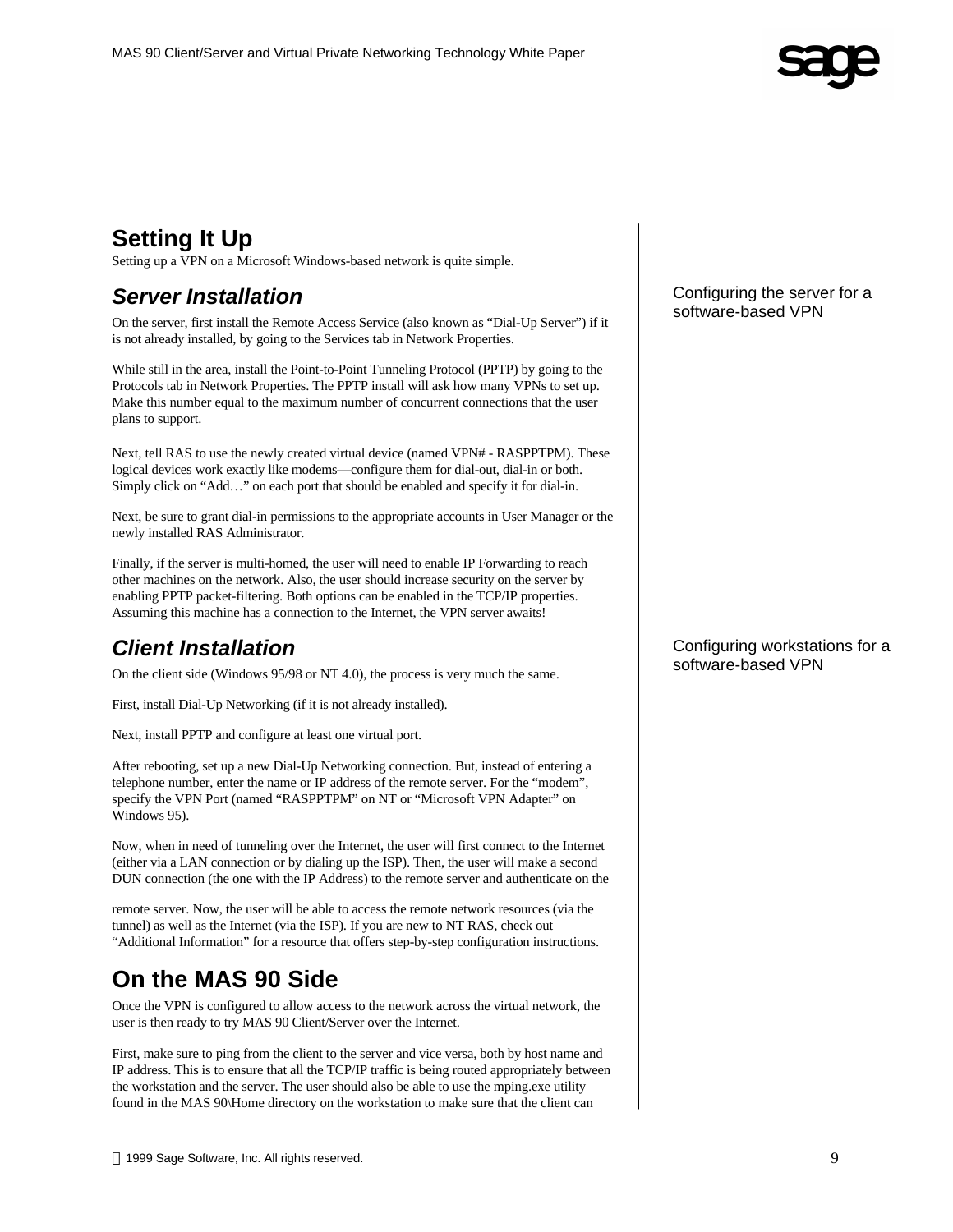

MAS 90 client/server (3.31 and above) features that support the VPN option

access the specific port that the MAS 90 Host is listening on. If these items succeed, the user should now be able to successfully connect to MAS 90 from a workstation via the VPN.

#### **New MAS 90 Features**

Additional enhancements to MAS 90 will enable some of the Internet capabilities and the user will want to use these in many VPN environments.

Crystal Reports™ Web Server — With version 3.31 of the MAS 90 Client/Server for Windows NT, the software can take advantage of the Seagate Crystal Reports Web server mechanism to view reports. This option consists of installing the Crystal Reports Web Server on an NT Server with Internet Information Server (IIS), and configuring the MAS 90 workstations under Preferences to point to the Web reports server name and virtual directory. The Crystal Web Reports Viewer (Active $X^{\mathbb{N}}$  control) is then used to view Crystal reports and forms in a Web browser as opposed to the Crystal Runtime Viewer. The biggest benefit to this is that the Web server "page serves" the reports to the Web viewer. This means that if the user only wants to see page 1, 25, and 250…that is all the data which is sent over the network connection, thus minimizing network traffic (ideal in any scenario but essential in VPN environments). Note that this feature is not yet available for the UNIX platform.

Enhanced MAS 90 Security — Enabling the MAS 90 system administrator to maintain more discrete control of MAS 90 access is an important part of VPN enabling MAS 90. The system administrator can now specify whether or not to show a list of users at logon making it more difficult to break into MAS 90 without knowing user ID and Password. The system administrator can also

specify a minimum password length, further tightening security. Additionally, the administrator can turn on "Intruder Detection" which will lock out a user after a specified number of failed logon attempts. Used in combination, these features make MAS 90 significantly more difficult to break into without explicit authorization and access.

Low Bandwidth Environment Switch — Enabling the low speed connection checkbox in the Workstation Preferences, tells the MAS 90 client that there may be a delay in downloading the screen form and necessary client-side code. The client will then display a "Form Loading" notice when the screen is not yet enabled due to bandwidth or latency issues.

#### **Third Party Information**

Refer to these 3rd party information sources for detailed VPN information:

Internet.com's VPN information site: http://webopedia.internet.com/TERM/V/VPN.html Recommended reading: We recommend additional study before implementing a VPN

Microsoft's Internet Service Network VPN site: http://www.microsoft.com/ISN/hot\_topic\_vpn.asp

SCO's information on VPN: http://www.sco.com/products/internet/products/sco\_security1.htm